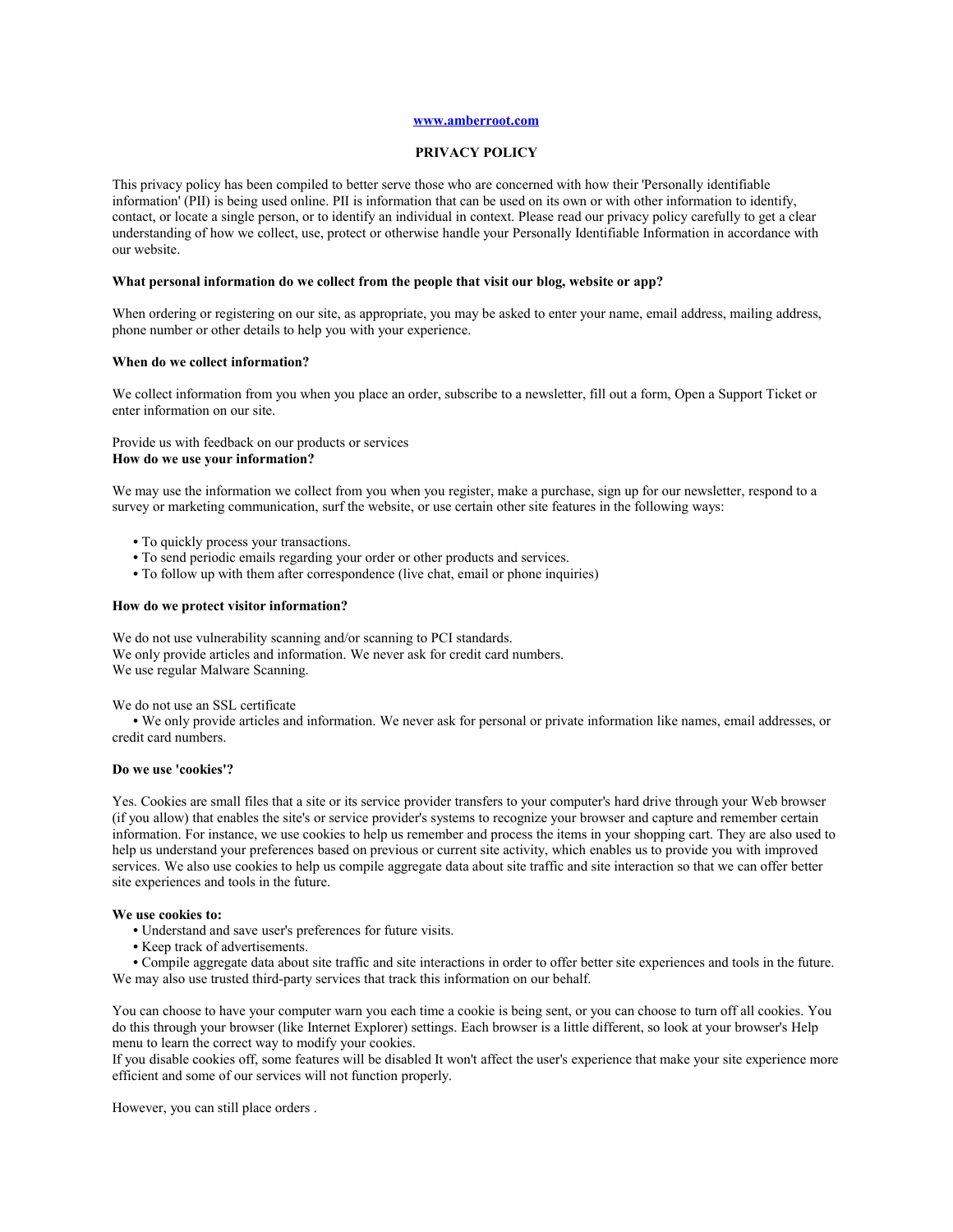## **Third-party disclosure**

We do not sell, trade, or otherwise transfer to outside parties your personally identifiable information.

### **Third-party links**

Occasionally, at our discretion, we may include or offer third-party products or services on our website. These third-party sites have separate and independent privacy policies. We therefore have no responsibility or liability for the content and activities of these linked sites. Nonetheless, we seek to protect the integrity of our site and welcome any feedback about these sites.

### **Google**

Google's advertising requirements can be summed up by Google's Advertising Principles. They are put in place to provide a positive experience for users.<https://support.google.com/adwordspolicy/answer/1316548?hl=en>

We use Google AdSense Advertising on our website.

Google, as a third-party vendor, uses cookies to serve ads on our site. Google's use of the DART cookie enables it to serve ads to our users based on previous visits to our site and other sites on the Internet. Users may opt-out of the use of the DART cookie by visiting the Google Ad and Content Network privacy policy.

## **We have implemented the following:**

- **•** Remarketing with Google AdSense
- **•** Google Display Network Impression Reporting
- **•** Demographics and Interests Reporting
- **•** DoubleClick Platform Integration

We along with third-party vendors, such as Google use first-party cookies (such as the Google Analytics cookies) and third-party cookies (such as the DoubleClick cookie) or other third-party identifiers together to compile data regarding user interactions with ad impressions and other ad service functions as they relate to our website.

#### Opting out:

Users can set preferences for how Google advertises to you using the Google Ad Settings page. Alternatively, you can opt out by visiting the Network Advertising initiative opt out page or permanently using the Google Analytics Opt Out Browser add on.

## **We agree to the following:**

Users can visit our site anonymously.

Once this privacy policy is created, we will add a link to it on our home page or as a minimum on the first significant page after entering our website.

Our Privacy Policy link includes the word 'Privacy' and can be easily be found on the page specified above.

Users will be notified of any privacy policy changes:

**•** On our Privacy Policy Page

Users are able to change their personal information:

- **•** By emailing us
- **•** By calling us

#### **How does our site handle do not track signals?**

We honor do not track signals and do not track, plant cookies, or use advertising when a Do Not Track (DNT) browser mechanism is in place.

#### **Does our site allow third-party behavioral tracking?**

It's also important to note that we allow third-party behavioral tracking

We do not specifically market to children under 13.

#### **We collect your email address in order to:**

- **•** Send information, respond to inquiries, and/or other requests or questions.
- **•** Process orders and to send information and updates pertaining to orders.
- **•** We may also send you additional information related to your product and/or service.
- **•** Market to our mailing list or continue to send emails to our clients after the original transaction has occurred.